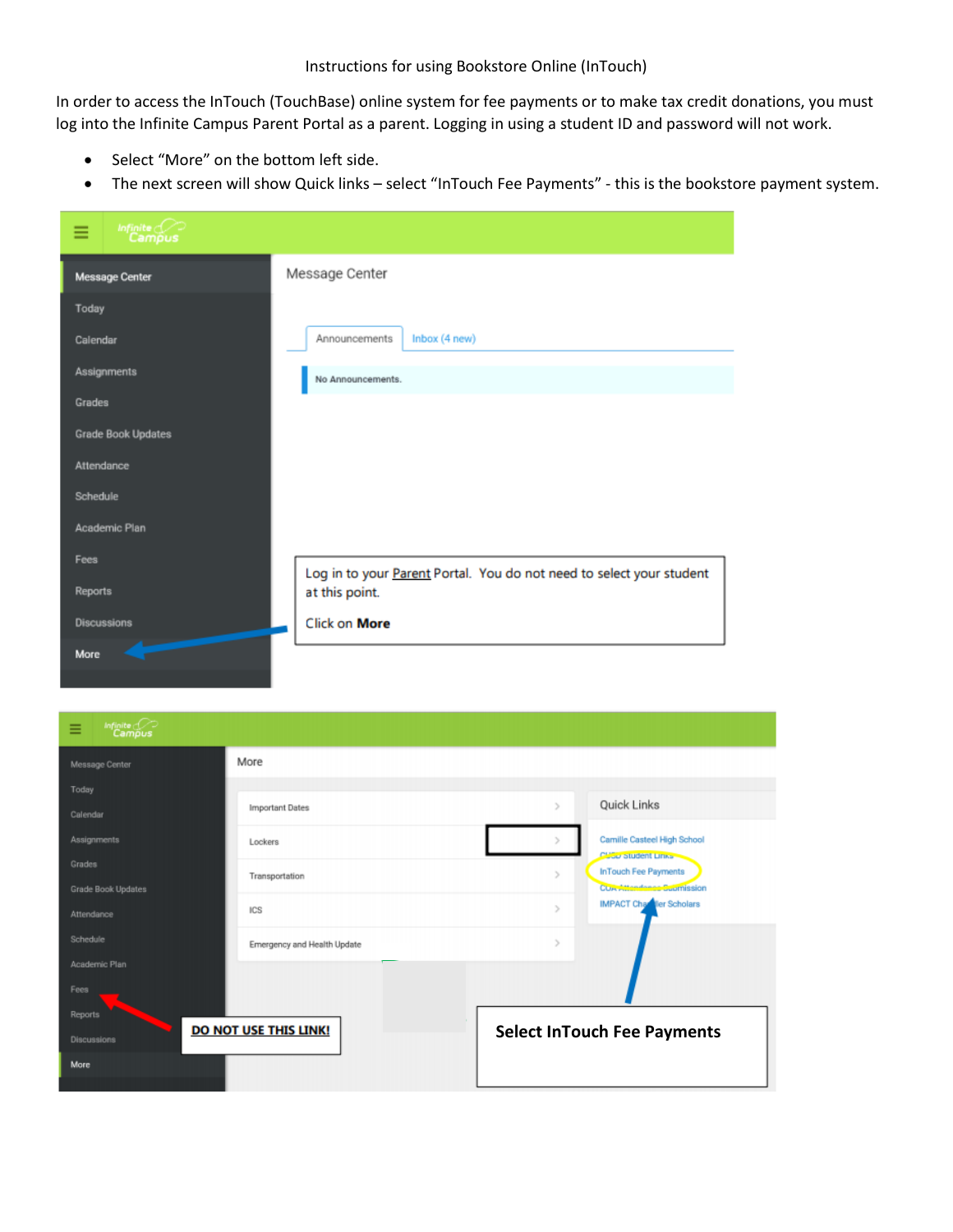Upon clicking the InTouch Fee Payments link in Infinite Campus, you will see a screen similar to the one below listing all of your children and yourself. Click on the student for which you want to pay fees or purchase an item for.

| <b>CHANDLER UNIFIED SCHOOL DISTRICT</b><br><b>Dedicated to Excellence</b>               |                                               |                   |          |  |
|-----------------------------------------------------------------------------------------|-----------------------------------------------|-------------------|----------|--|
| Your Family                                                                             |                                               | <b>Contact Us</b> | Checkout |  |
|                                                                                         | Who are you shopping for?                     |                   |          |  |
|                                                                                         | Jorge<br><b>Elementary School</b><br>Grade 03 |                   |          |  |
|                                                                                         | Parent's Name                                 |                   |          |  |
|                                                                                         |                                               |                   |          |  |
| 1525 WEST FRYE ROAD, CHANDLER, AZ 85224  <br>Terms & Conditions  <br>$0.2017$  <br>Help |                                               |                   |          |  |

 If your student has any outstanding fines or fees you will see a red notification window with the amount of unpaid fines/fees. Click the red "View" button to see the list of fines/fees to make a payment.

 $\overline{\phantom{a}}$ 

| <b>Your Family</b> |         |                                                     | <b>Contact Us</b> | Checkout |
|--------------------|---------|-----------------------------------------------------|-------------------|----------|
|                    | Jorge   | <b>Instructions</b>                                 |                   | Search   |
|                    |         | Attention: Jorge has \$120.00 in unpaid fines/fees. | View              |          |
|                    | Shop    |                                                     |                   |          |
|                    | В       | Items At Student's School                           |                   |          |
|                    |         | Items At All Schools                                |                   |          |
|                    | E       | Pay Fines/Fees                                      |                   |          |
|                    | Reports |                                                     |                   |          |
|                    |         | Purchase History                                    |                   |          |
|                    |         | Reprint Receipts                                    |                   |          |
|                    |         | Unpaid Fines/Fees                                   |                   |          |
|                    |         | On Account History                                  |                   |          |

From this page, other options include:

B: **Items at Student's School** – where you'll browse items available to buy or make tax credit donations. Example items – yearbook, PSAT, AP Exams, ECA fees, club fees, etc.

C: **Purchase History** – to view a full purchase history by student. This allows you to confirm prior purchases or confirm that payment.

D: **Reprint Receipts** – to view or reprint any of your receipts.

E: **Pay Fines/Fees** - If your student has any outstanding fines or fees you will see them here.